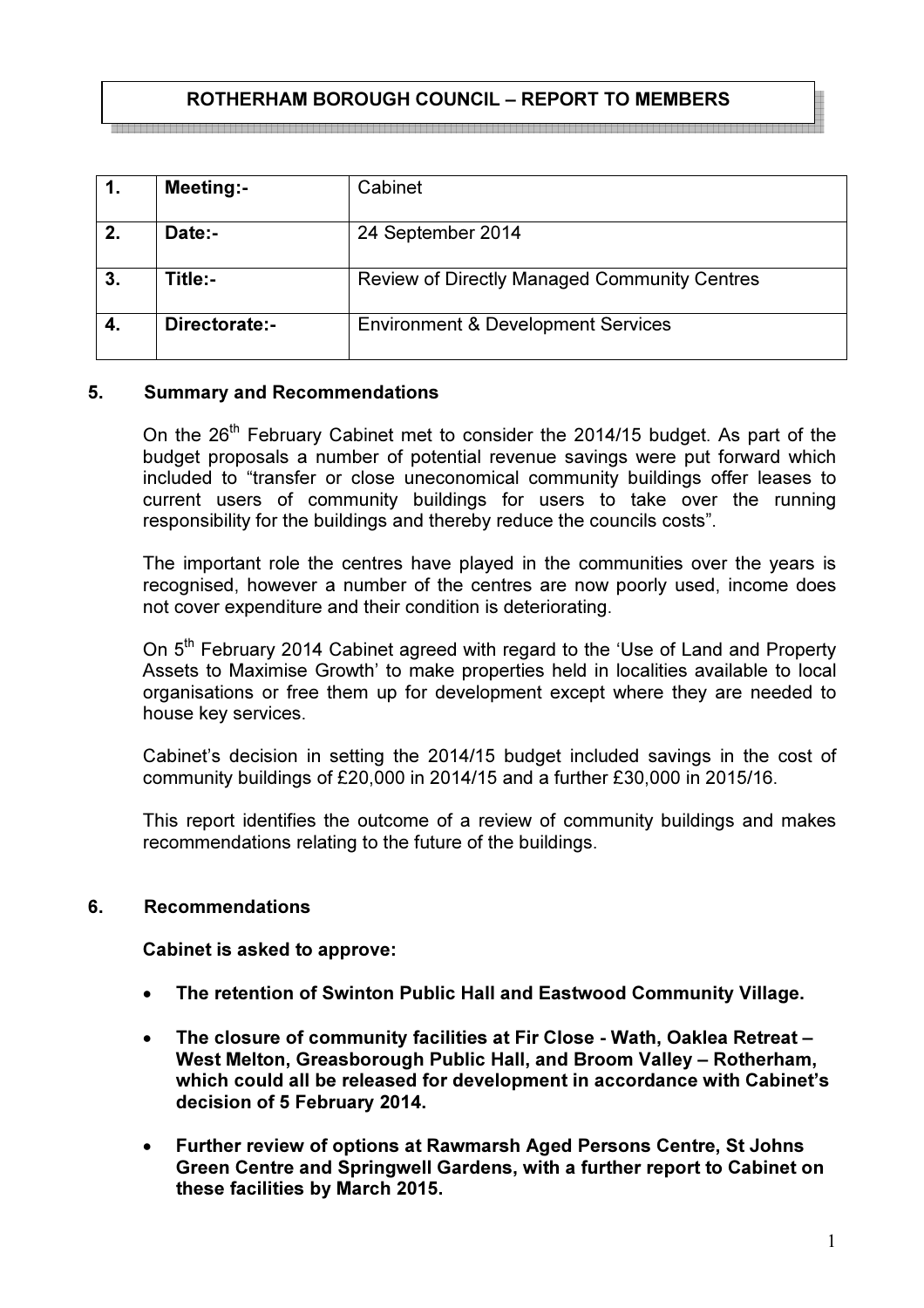# 7. Proposals and Details

### 7.1. Background

The Asset Management Service has directly managed various community buildings across the borough for a number of years. There has been little or no recent investment in the condition of the properties and many have significant backlog maintenance costs which will affect medium to longer term revenue cost requirements if the buildings are retained. The popularity and usage of the buildings has declined over recent years.

As part of the budget setting process for 2014/15, Cabinet approved various budget savings proposals which included the following for community buildings:

"transfer or close uneconomical community buildings, offer leases to current users of community buildings for users to take over the running responsibility for the buildings and thereby reduce the council's costs".

In order to carry out Cabinet's decision, a review of community buildings has been completed covering the usage of the buildings, review of revenue running costs, consideration of backlog maintenance of the buildings, the potential capital receipts that may be obtained from closing the buildings and any opportunities for releasing sites for development in support of economic growth.

As part of the review an extensive consultation exercise was carried out including seeking opinions from local Ward Members and the users of the building. The option of asset transfer has been considered where relevant and we have looked at any options put forward for increasing the future demand of the buildings.

#### Review findings

Financially, the community buildings are not recovering their expenditure and whilst revenue running costs have been increasing the rental income received as a result of hourly lettings has gradually declined. In the majority of cases the community centres are making a loss.

Most facilities have utilisation that varies between only 3% and 12% of available letting time (9.00am until 9.00pm six days per week). Only Swinton Community Centre achieves more than 50% usage (70% in 2013/14 and 54% so far in 2014/15).

Local Ward Members were consulted on options for the facilities in April 2014, followed by a wider general public and user consultation where notices were placed in the centres to seek the views of user groups etc. A number of replies have been received.

A summary of the findings and conclusions from the review, including consultation feedback, is shown in the table below: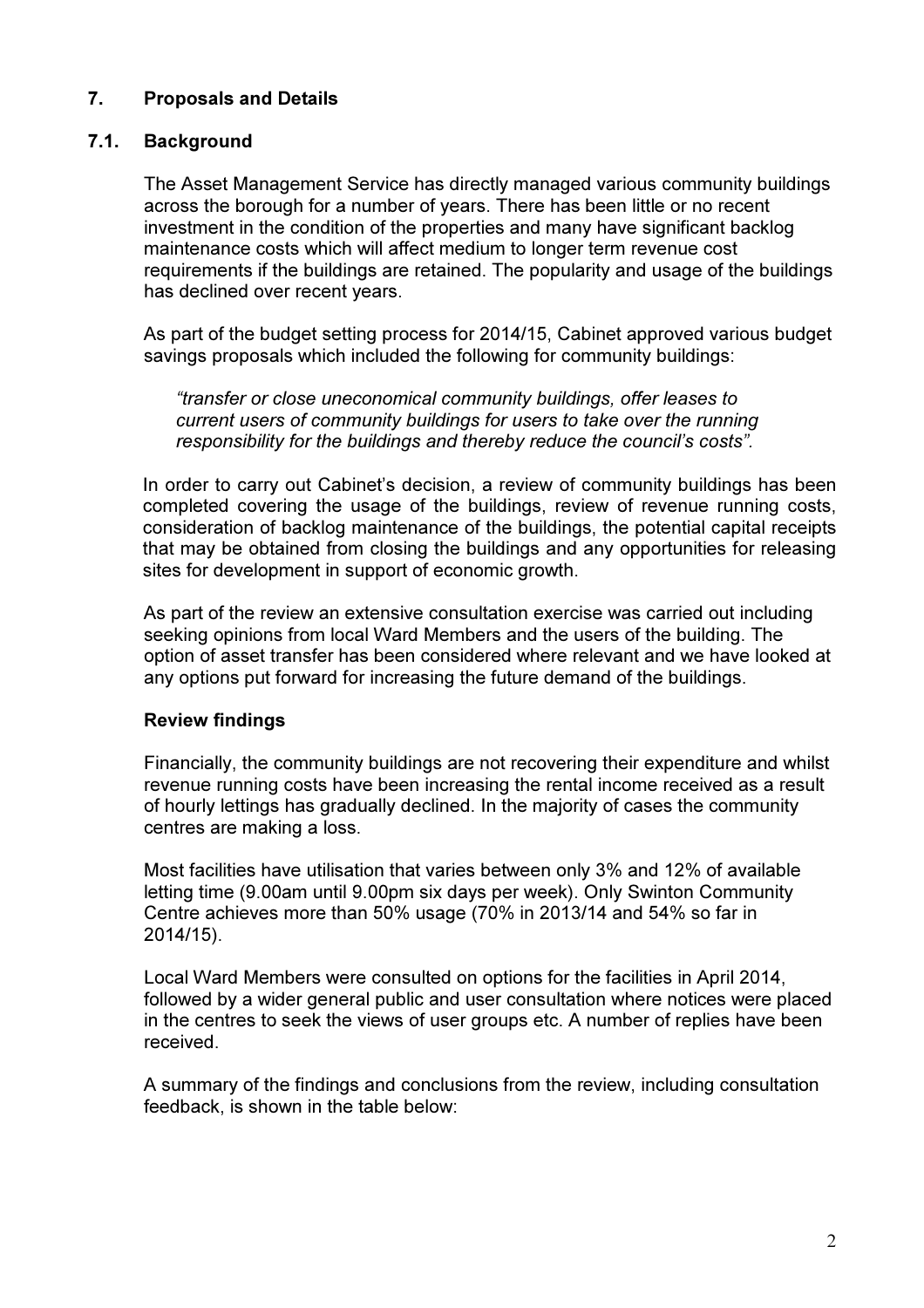# Community Buildings – Summary of Usage, Costs and Consultation Outcomes

| <b>Centre Name</b>                | Area               | Ward                   | <b>Other facilities</b><br>nearby and<br>distances                                                                                                                                            | Usage; %<br><b>Hours</b> | Revenue<br><b>Running</b><br>costs<br>2013/14 | Income from<br>lettings<br>2013/14 | <b>Annual net</b><br>cost | <b>Consultation Outcome/Comments</b>                                                                                                                                                                                                                                                                                                   | Final Rec'n                                                                           |
|-----------------------------------|--------------------|------------------------|-----------------------------------------------------------------------------------------------------------------------------------------------------------------------------------------------|--------------------------|-----------------------------------------------|------------------------------------|---------------------------|----------------------------------------------------------------------------------------------------------------------------------------------------------------------------------------------------------------------------------------------------------------------------------------------------------------------------------------|---------------------------------------------------------------------------------------|
| Greasbrough<br><b>Public Hall</b> | Greasbrough        | Wingfield              | Greasbrough Library<br>small meeting room<br>250 mtrs,<br>Methodist Church<br><b>Potter Hill</b><br>Greasbrough 50<br>mtrs,<br><b>Forty Martyrs</b><br>Church Hall<br>Rockingham-1000<br>mtrs | 3%                       | £13,581.00                                    | $-E2,466.13$                       | £11,114.87                | A prominent public hall. External<br>bookings have virtually dried up and<br>the only regular bookings now are<br>from Ward Members who hold their<br>weekly surgeries from the building.<br>There are other facilities in the area<br>including the Greasbrough Library and<br>Ward Members would be able to hold<br>surgeries there. | <b>Close. This site</b><br>could be<br>disposed of<br>for<br>development<br>purposes. |
| Oaklea<br>Retreat                 | <b>West Melton</b> | Hoober                 |                                                                                                                                                                                               | 7%                       | £15,147.00                                    | $-E1,230.00$                       | £13,917.00                | Limited occupancy but does provide a<br>venue for a club supporting adults with<br>learning difficulties. Strong<br>representation received from support<br>workers, volunteers and members of<br>the club. We could work with the<br>group to find an alternative venue.                                                              | <b>Close. This site</b><br>could be<br>disposed of<br>for<br>development<br>purposes. |
| Fir Close                         | Wath               | Wath<br>Upon<br>Dearne | Montgomery Hall,<br>Wath                                                                                                                                                                      | 4%                       | £9,739.00                                     | $-E729.00$                         | £9,010.00                 | Strong representation from support<br>workers who provide a centre for<br>activities for people with learning<br>difficulties.<br>Other than that use, which is only<br>twice a week, the usage is very small.<br>Recommend closure of the building<br>but to work with the group to find an<br>alternative venue.                     | <b>Close. This site</b><br>could be<br>disposed of<br>for<br>development<br>purposes. |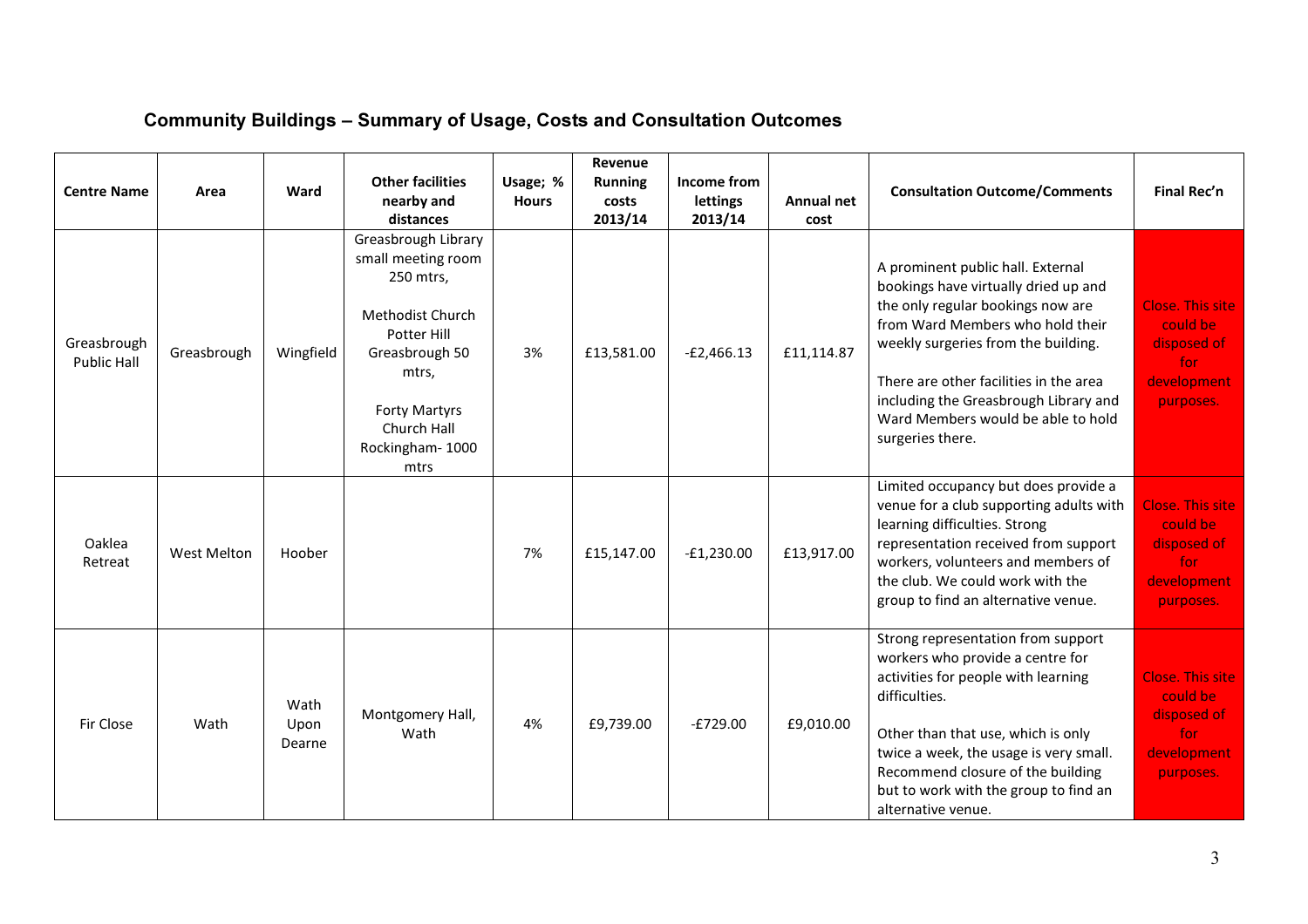| <b>Centre Name</b>                       | Area         | Ward             | <b>Other facilities</b><br>nearby and<br>distances                                                                                                             | Usage; %<br><b>Hours</b>   | Revenue<br><b>Running</b><br>costs<br>2013/14 | Income from<br>lettings<br>2013/14 | Annual net<br>cost | <b>Consultation Outcome/Comments</b>                                                                                                                                                                                                                                                                                                                                                                                                                                                                                                                                                                                                                                     | Final Rec'n                                                                           |
|------------------------------------------|--------------|------------------|----------------------------------------------------------------------------------------------------------------------------------------------------------------|----------------------------|-----------------------------------------------|------------------------------------|--------------------|--------------------------------------------------------------------------------------------------------------------------------------------------------------------------------------------------------------------------------------------------------------------------------------------------------------------------------------------------------------------------------------------------------------------------------------------------------------------------------------------------------------------------------------------------------------------------------------------------------------------------------------------------------------------------|---------------------------------------------------------------------------------------|
| <b>Broom Valley</b><br>Clubroom          | <b>Broom</b> | Boston<br>Castle | St Barnabus Centre,<br><b>Brunswick Road</b><br>Broom-100mtrs                                                                                                  | 10%                        | £12,462.00                                    | $-E2,408.00$                       | £10,054.00         | Councillor R McNeely requested that<br>we work to try to keep the building<br>open and look for other opportunities<br>from other groups/ business in the<br>area.<br>The bridge club, who have a number of<br>elderly members, supported retention<br>of the building.                                                                                                                                                                                                                                                                                                                                                                                                  | <b>Close. This site</b><br>could be<br>disposed of<br>for<br>development<br>purposes. |
| St Johns<br>Green<br>Community<br>Centre | Kimberworth  | Wingfield        | St Johns Green<br>Church Hall-25<br>mtrs,<br><b>Black Hut</b><br>Kimberworth Road<br>Kimberworth-600<br>mtrs,<br><b>Forty Martyrs</b><br>Church Hall, 1/2 mile | No<br>external<br>bookings | £12,475.72                                    | £0.00                              | £12,475.72         | The community has virtually no<br>external bookings. The local TARA runs<br>a daily café from the building but<br>historically has used the building free<br>of charge. The TARA submitted a<br>request for community asset transfer<br>although it is not clear that the TARA<br>has the capacity to sustain the<br>building.<br>The building is attached to<br>Kimberworth District Office and there<br>is a desire within neighbourhoods to<br>vacate this building. In the<br>circumstances before any decision is<br>taken on the building the long term<br>future of the District Office should be<br>considered and the effects on the<br>neighbourhood locality. | <b>Further</b><br>review                                                              |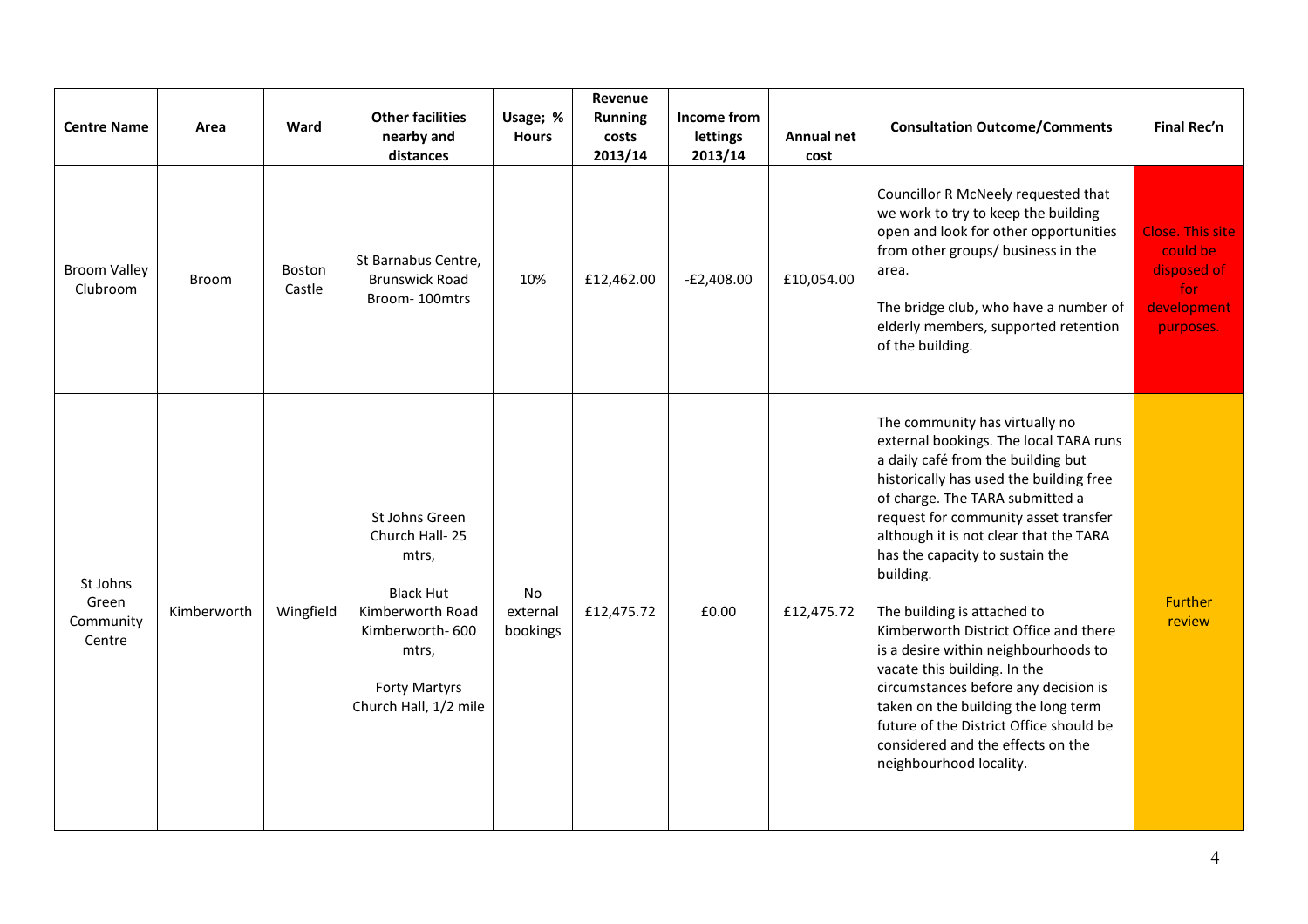| <b>Centre Name</b>                           | Area     | Ward           | <b>Other facilities</b><br>nearby and<br>distances                                                                                                                 | Usage; %<br><b>Hours</b> | Revenue<br><b>Running</b><br>costs<br>2013/14 | Income from<br>lettings<br>2013/14 | Annual net<br>cost | <b>Consultation Outcome/Comments</b>                                                                                                                                                                                                                                                                                                                                                                                                                                                                                                                                                                                                                                                               | Final Rec'n              |
|----------------------------------------------|----------|----------------|--------------------------------------------------------------------------------------------------------------------------------------------------------------------|--------------------------|-----------------------------------------------|------------------------------------|--------------------|----------------------------------------------------------------------------------------------------------------------------------------------------------------------------------------------------------------------------------------------------------------------------------------------------------------------------------------------------------------------------------------------------------------------------------------------------------------------------------------------------------------------------------------------------------------------------------------------------------------------------------------------------------------------------------------------------|--------------------------|
| Rawmarsh<br>Peoples<br>Centre                | Rawmarsh | Roth'm<br>East | <b>High Street Centre</b><br>Rawmarsh, 250<br>mtrs,<br>Rawmarsh CSC<br><b>Barbers Ave</b><br>Rawmarsh 600mtrs                                                      | 7%                       | £7,992.00                                     | $-E1,067.00$                       | £6,925.00          | The usage of the building is only 7%,<br>which is by a local bingo group.<br>Representations have been received<br>from a number of Ward Members and<br>local discussions did take place at<br>Rawmarsch CSC to discuss options.<br>Councillor Vines requested the centre<br>remain opened and requested an<br>opportunity to develop its use over the<br>next 12 months. We have also had a<br>request from Integrated Youth service<br>who are looking for a location in the<br>Rawmarsh locality.<br>Recommend further opportunities are<br>explored with the respective parties.                                                                                                               | <b>Further</b><br>review |
| Springwell<br>Gardens<br>Community<br>Centre | Eastwood | Roth'm<br>East | Eastwood Village<br>Community Centre-<br>1.5 miles, Unity<br>Centre St Stephens<br>Road Eastwood 1<br>mile, Mowbray<br><b>Gardens Community</b><br>Centre 450 mtrs | 10%                      | £25,961.00                                    | $-£10,971.00$                      | £14,990.00         | The offices within the building are let<br>to Rotherfed. Rotherfed also holds<br>regular meetings and support seminars<br>from the large meeting room in the<br>building. However, Rotherfed may not<br>be able to run the building within their<br>current resources. If necessary, we can<br>assist Rotherfed with a search for<br>alternative premises if the building<br>closes. We could consider a further<br>review pending outcome of discussions<br>and needs of Rotherfed.<br>Asset Management is also carrying out<br>a review of accommodation as part of<br>the rationalisation of other properties,<br>which could identify additional options<br>for the use of Springwell gardens. | <b>Further</b><br>review |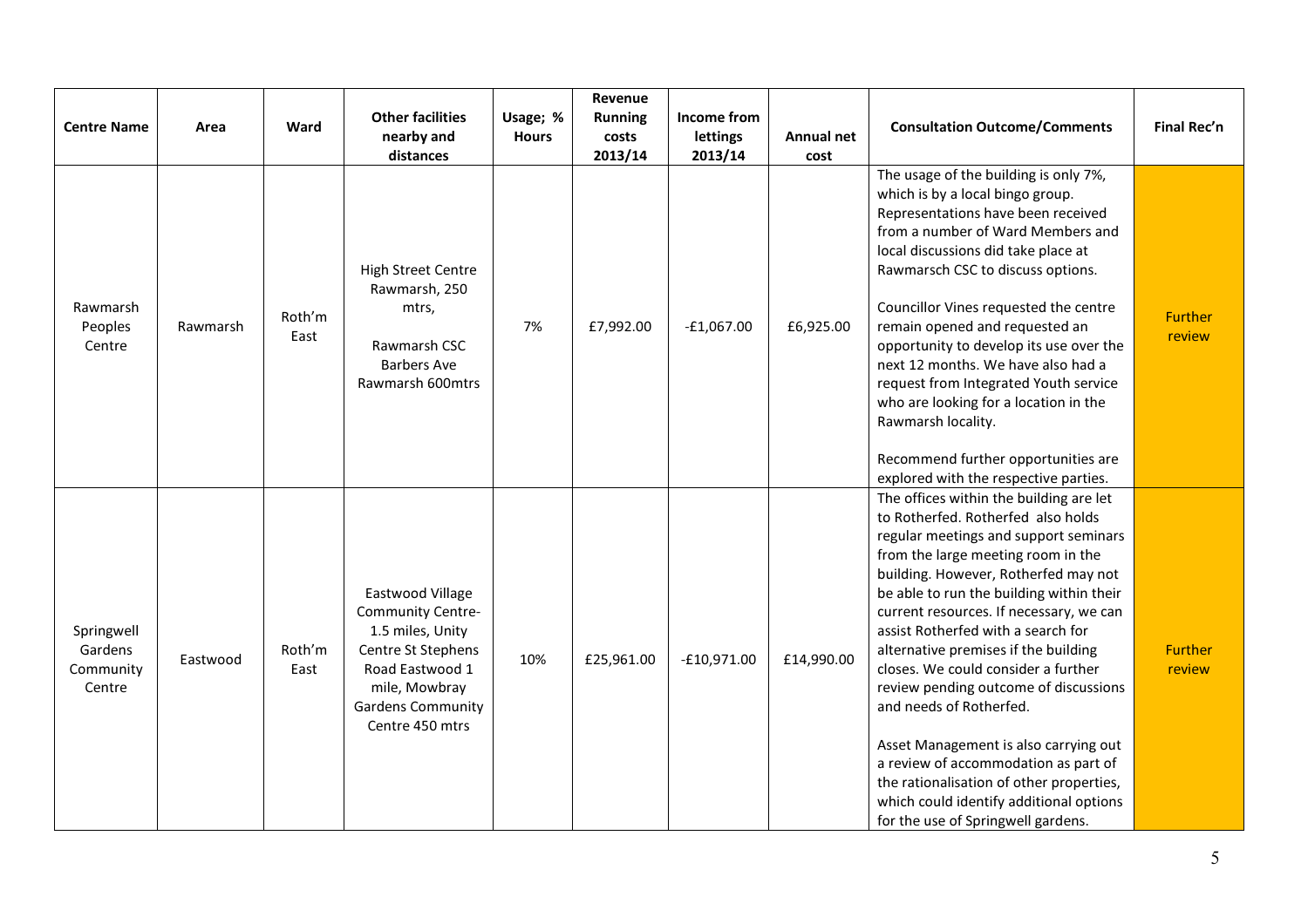| <b>Centre Name</b>            | Area     | Ward           | <b>Other facilities</b><br>nearby and<br>distances                                                                         | Usage; %<br><b>Hours</b> | Revenue<br><b>Running</b><br>costs<br>2013/14 | Income from<br>lettings<br>2013/14 | <b>Annual net</b><br>cost | <b>Consultation Outcome/Comments</b>                                                                                                                                                                                                                                                                                                                                                                                                                                                                                                                                                                                                                                      | Final Rec'n |
|-------------------------------|----------|----------------|----------------------------------------------------------------------------------------------------------------------------|--------------------------|-----------------------------------------------|------------------------------------|---------------------------|---------------------------------------------------------------------------------------------------------------------------------------------------------------------------------------------------------------------------------------------------------------------------------------------------------------------------------------------------------------------------------------------------------------------------------------------------------------------------------------------------------------------------------------------------------------------------------------------------------------------------------------------------------------------------|-------------|
| Eastwood<br>Village           | Eastwood | Roth'm<br>East | Untiy Centre St<br>Stephens RD<br>Eastwood- 600 mtrs,<br><b>Springwell Gardens</b><br><b>Community Centre</b><br>1.5 miles | 12%                      | £8,148.76                                     | $-E7,384.00$                       | £764.76                   | Net costs are minimal<br>Emails have been received from Ward<br>Members requesting the centre<br>remains open. In view of its position<br>and the use and support of the<br>building by the local residents group, it<br>is recommended that the centre<br>remains open and the opportunities<br>for further lettings explored. We are<br>currently liaising with Clifton<br>Community Learning partnership who<br>are looking for a learning centre within<br>the Eastwood area.                                                                                                                                                                                         | Retain      |
| Swinton<br><b>Public Hall</b> | Swinton  | Swinton        | Swinton Libaray<br>meeting room,<br><b>Charles Street</b><br><b>Community Centre</b>                                       | 54%                      | £31,597.00                                    | $-E25,892.00$                      | £5,705.00                 | Honey Pot Café provides a community<br>facility within the building. This is a<br>well run facility with good occupancy<br>rates and potential for further income.<br>Representations from councillors to<br>retain the building. There are some<br>long term maintenance implications<br>with backlog maintenance requiring an<br>investment over the next ten years of<br>£212k, including a significant<br>investment in 2018 which indicates<br>that around £141k is required to cover<br>mainly electrical installations.<br>The revenue accounts for 2012/13<br>show a profit of £8962 and 69%<br>lettings and 2013/14 showed a profit<br>of £4572 and 70% lettings | Retain      |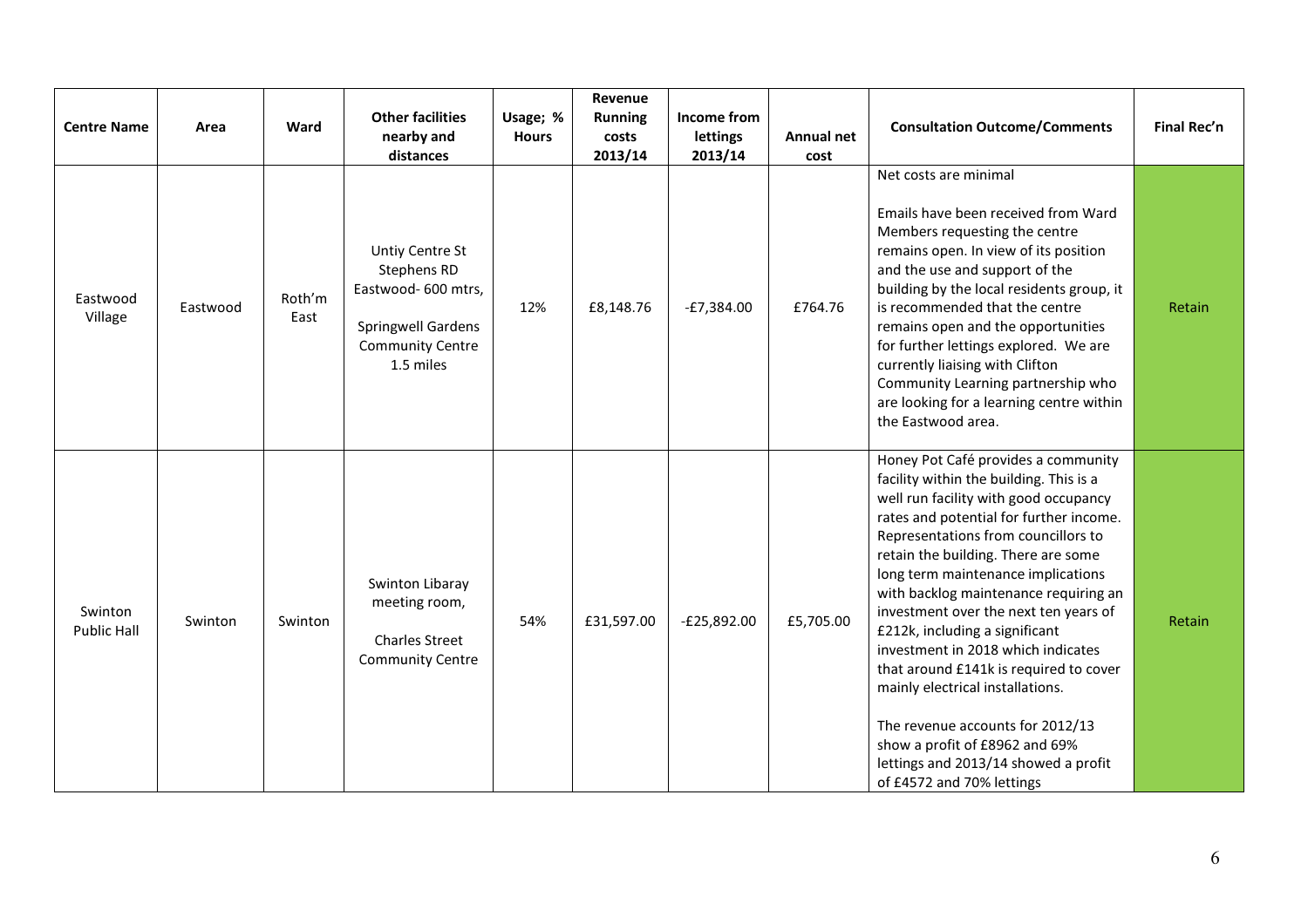# 7.2 Recommendations

Based on a range of parameters including usage, financial information, Ward Member feedback and consultation responses from users, the Director of Internal Audit & Asset Management recommendations for the centres are as follows:

- Retain Swinton Community Hall and Eastwood Village which are considered to be sustainable with further potential for development and interest.
- Rawmarsh Aged Persons centre In view of the interest from the Integrated Youth Service, the relatively low net cost and potential for further interest, it is recommended to retain this facility in the short term pending a further review to consider the options.
- St Johns Green Community Hall is connected to Kimberworth Park District Office. The TARA runs a small community café from the premises most days of the week. The long term future of the whole building is under review and any long term decision on either the community building and /or the district office should not be taken in isolation, as there may be other longer term benefits for the whole of the St Johns Green shopping centre / campus from a holistic solution. Therefore, a further review of the whole site should be undertaken as a joint initiative with Neighbourhoods.
- **Springwell Gardens** Rotherfed currently occupies the offices within the building to provide support for the tenants/ residents organisations. Rotherfed also uses the large meeting room for bigger meetings. Asset management has been looking at other various options to retain the building which may include the option to relocate other services within the centre. These are tied in with other rationalisation opportunities which are currently being worked up and it is, therefore, proposed to retain the building pending a further review.
- Greasbrough Public Hall, Fir Close, Oaklea Retreat, and Broom Valley are not sustainable therefore it is proposed to close the buildings and assist where practicable to find alternative locations for existing non-council users to continue their activities, at no cost to the council.

## 8. Finance

As part of the 2014/15 budget settlement on the 26<sup>th</sup> February 2014 Cabinet agreed to a revenue savings in 2014/15 of £20,000 which has already been taken from this year's budget. In addition there is a further revenue saving of £30,000 in 2015/16 as a result of further savings in revenue running costs for caretaking and cleaning costs.

Failure to close the buildings would result in budget pressures for 2014/15.

Subject to disposal of the community centres there may also be a potential capital receipts and growth opportunities as indicated for each building subject to closure within appendix A.

No allowance has been made for any decisions to demolish any buildings.